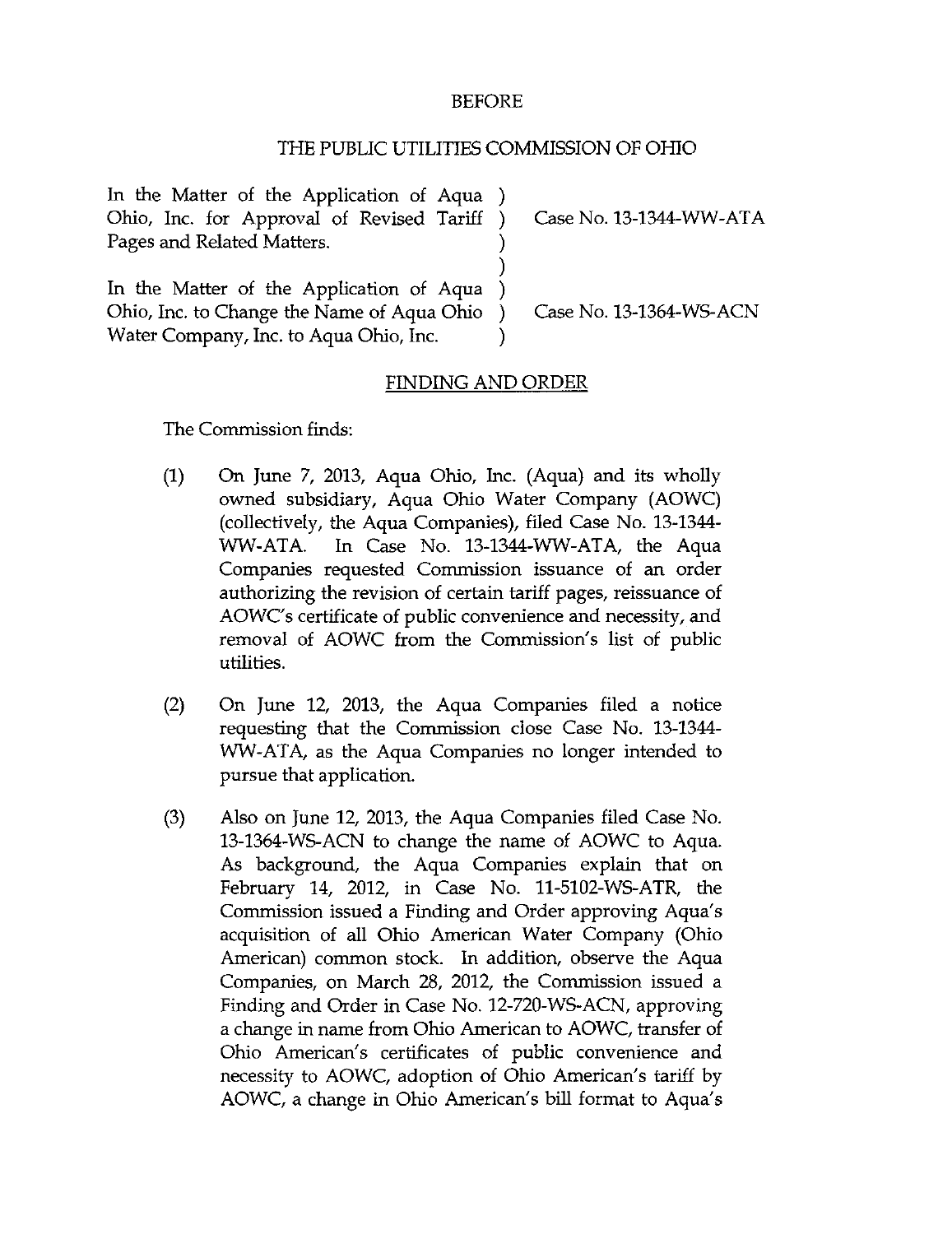bill format, and removal of Ohio American from the rolls of public utilities. With the approval of Case No. 12-720-WS-ACN, AOWC became Aqua's wholly owned subsidiary, making any distinction between Aqua and AOWC transparent to customers.

- (4) As additional information, the Aqua Companies note that on April 10, 2013, and April 24, 2013, in Case No. 13-441-WW-AIS, the Commission approved Aqua's request of a financial arrangement concerning the sale of bonds. The Aqua Companies add that while the sale of bonds was being finalized, a party to the matter expressed concern whether AOWC's property was included within the terms of sale. To address such a concern. Aqua agreed to formally merge AOWC into Aqua, with AOWC to no longer exist after the merger.
- (5) The Aqua Companies explain that after the merger, it will be necessary to update the title page of Aqua's tariff P.U.C.O. No. 15 and replace the AOWC name with the name Aqua. In addition, AOWC's Certificate of Public Convenience and Necessity No. 1, concerning provision of sewer service, and AOWC's Certificate of Public Convenience and Necessity No. 12, regarding provision of water service, must be reissued under Aqua's name.
- (6) The Commission finds that the Aqua Companies' request to dismiss Case No. 13-1344-WW-ATA is reasonable and should be granted. In addition, the Commission finds it reasonable to grant the request made in Case No. 13-1364- WS-ACN to change the name of AOWC to Aqua, and reissue AOWC's Certificate Nos. 1 and 12 in Aqua's name.

It is, therefore,

ORDERED, That Case No. 13-1344-WW-ATA be dismissed and closed of record. It is, further,

ORDERED, That the requests made in Case No. 13-1364-WS-ACN to change the name Aqua Ohio Water Company to Aqua Ohio, Inc., and to reissue Aqua Ohio Water Company Certificate Nos. 1 and 12 in the name of the Aqua Ohio, Inc. be granted. It is, further.